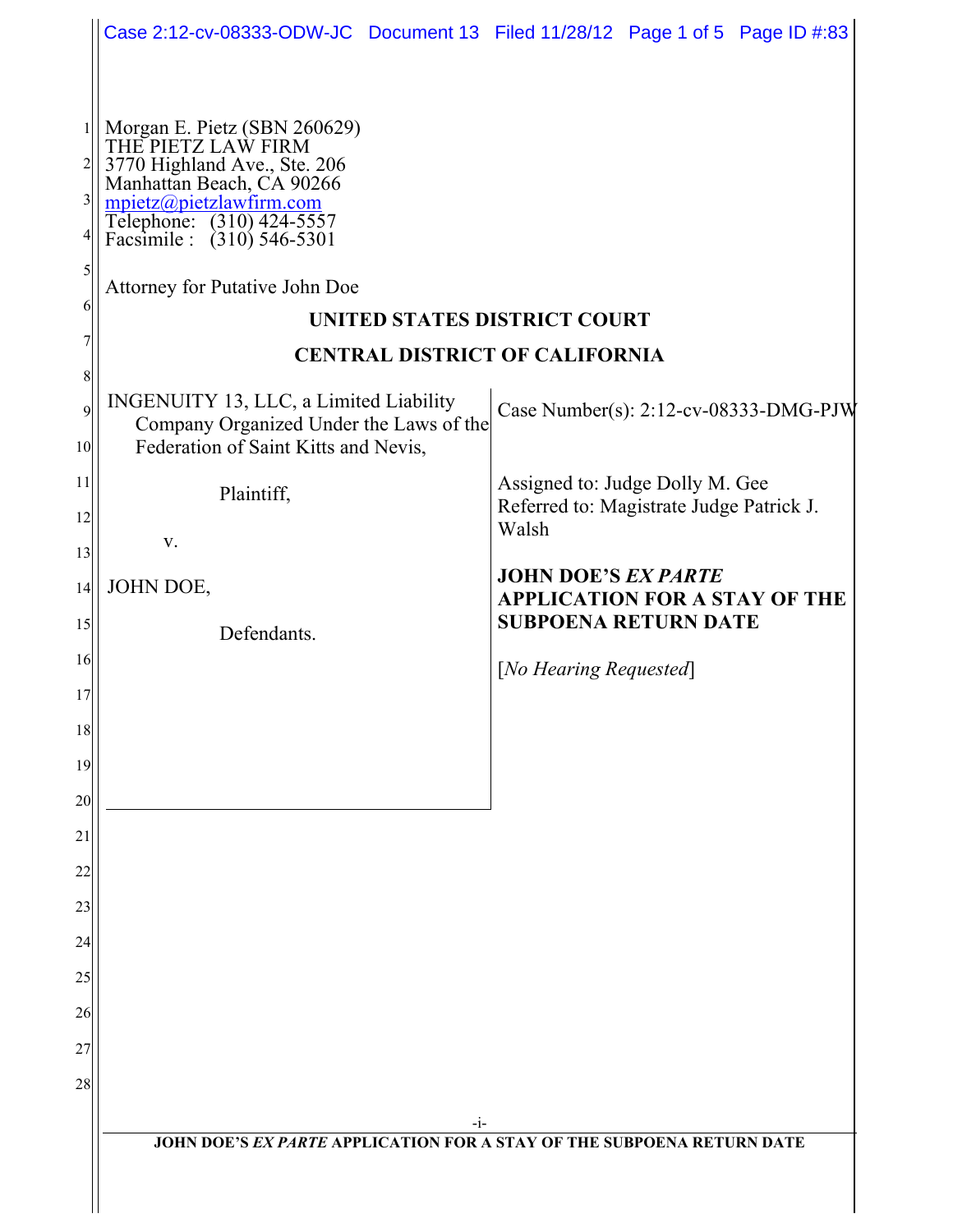## **JOHN DOE'S** *EX PARTE* **APPLICATION FOR STAY OF SUBPOENA RETURN DATE**

1

2

3

4

5

6

7

8

9

10

11

12

13

14

15

16

17

18

19

20

21

22

23

24

25

26

27

28

Undersigned counsel was retained by the putative John Doe defendant in this matter—meaning the ISP subscriber who received a letter notice from Verizon that plaintiff was seeking his identity—on Monday November 26, 2012. According to the notice from Verizon, Movant's deadline to object or otherwise respond to the subpoena is Thursday November 29, 2012, after which time, absent objection, Verizon will disclose Movant's identity to plaintiff. This request for a stay of the subpoena return is necessary in order to keep Movant's meritorious objections to the subpoena from being rendered moot (which is what will happen if Verizon discloses Movant's identity to the plaintiff as planned by Verizon on Friday November 30, 2012, absent a court filing by Movant before then).

Promptly upon being retained on Monday November 26, 2012, undersigned counsel began reviewing the pleadings, and contacted plaintiff's counsel, Mr. Brett Gibbs, to request an extension, as a professional courtesy, in order to provide the undersigned with time to examine the case. Mr. Gibbs wrote back on Monday that he would have to check with his client about an extension and that he "may or may not be able to respond" to the extension request before the November 29, 2012 deadline for the subpoena response. Mr. Gibbs further suggested that an extension would be more likely if Movant was interested in a settlement. In response, undersigned counsel referred Mr. Gibbs to this District's civility standards suggesting a liberal approach to routine requests for an extension that do not prejudice clients, and explained that if Mr. Gibbs could not promise provide an answer on the extension request by Wednesday November 28, 2012, he should say so now (on Monday) and the undersigned would move *ex parte* for an extension on Tuesday November 27, 2012. Mr. Gibbs wrote back (and Monday) and promised that he would respond to the extension request by Wednesday November 28, 2012. As of 8:00 p.m. on Wednesday November 28, 2012, Mr. Gibbs still had not responded to the extension request. Accordingly, the undersigned is compelled to file this *ex parte* application and

-1-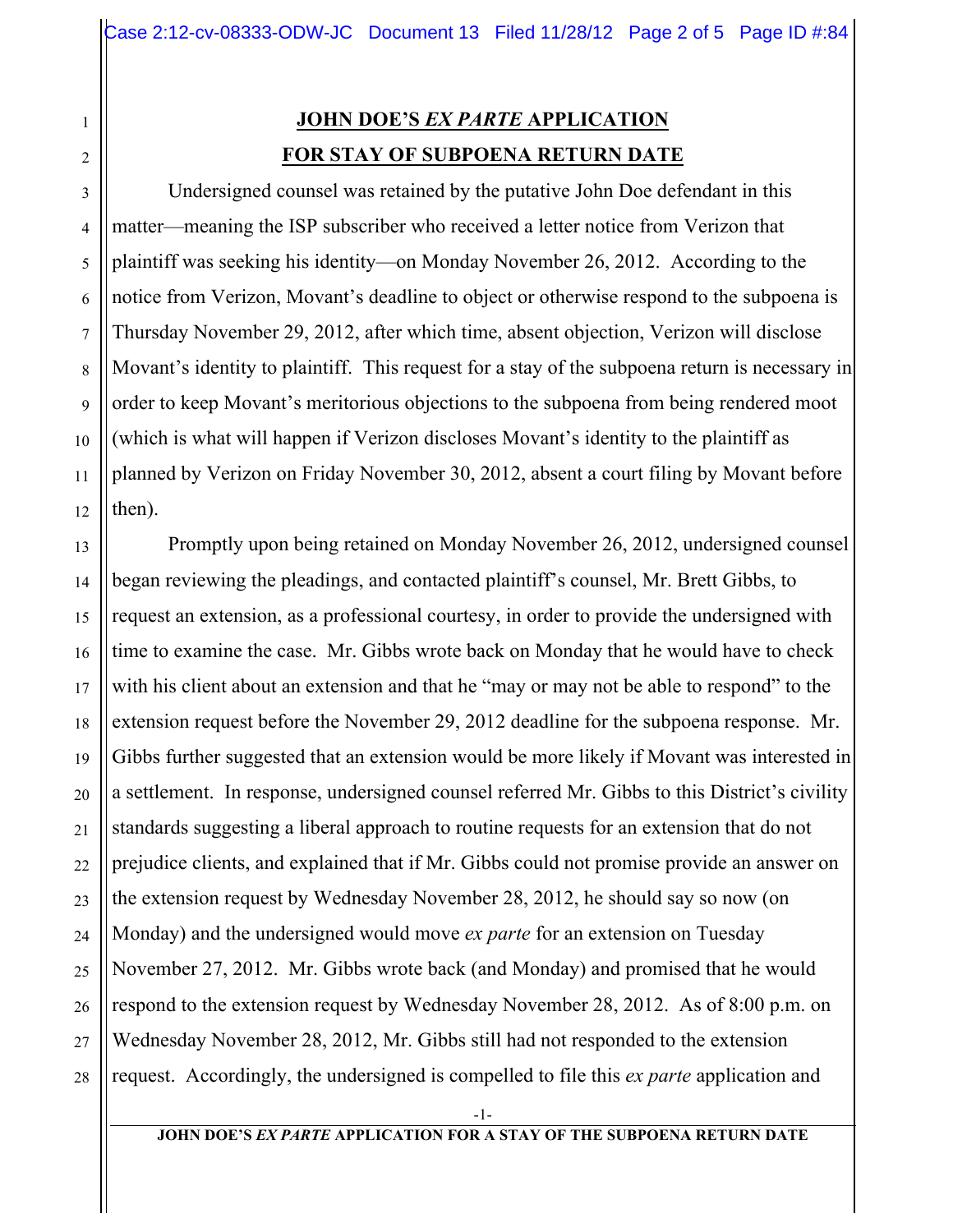burden the Court with the kind of thing that attorneys really ought to be able to work out on their own.

3

1

2

4

Good cause exists to support a stay of the subpoena return for the following reasons:

(1) Movant will soon be filing a motion to quash the subpoena in this action. The only reason Movant has not done so already is that Movant had difficulty locating competent counsel for this kind of John Doe mass infringement case, and the undersigned counsel was not engaged until Monday November 28, 2012. Further, the Movant here was not the only client who engaged the undersigned counsel this week on short notice in a mass-Doe copyright infringement case. Specifically, the undersigned spent Tuesday and Wednesday of this week working on a motion to quash to be filed in the Eastern District of Michigan on Thursday November 29, 2012, in *Malibu Media v. John Does 1-30*, E.D. Mi. Case No. 12-cv-13312.

(2) The motion to quash the subpoena that Movant plans to soon file in this action has merit. For reasons that will soon be elaborated in the motion to quash itself, the subpoena should be quashed for a number of reasons, including the following: (i) the discovery is not "very likely" to lead to the identification of an actual defendant as required by *Gillespie v. Civiletti,* 629 F.2d 637, 642–43 (9th Cir. 1980); and (ii) the subpoena implicates Movant's limited First Amendment right to anonymity, but the subpoena fails on the requisite First Amendment balancing test prescribed by *Semitool, Inc. v. Tokyo Electron America, Inc.*, 208 F.R.D. 273, 276 (N.D. Cal. 2002).

(3) If the Court does not grant the requested stay of the subpoena return Verizon, per its policy in these kinds of cases, will disclose Movant's identity to plaintiff. If that happens, if past experience is any guide, plaintiff will then turn Movant's information over to its professional third party "settlement negotiators", who are basically unlicensed debt collectors, who will begin harassing Movant for a settlement directly, regardless of the fact that he is represented by counsel, including by using illegal Robocalls. Since Mr. Gibbs cannot grant a routine extension on his own authority, or even provide an answer on an extension request after two business days, Court intervention is now required to prohibit

> -2- **JOHN DOE'S** *EX PARTE* **APPLICATION FOR A STAY OF THE SUBPOENA RETURN DATE**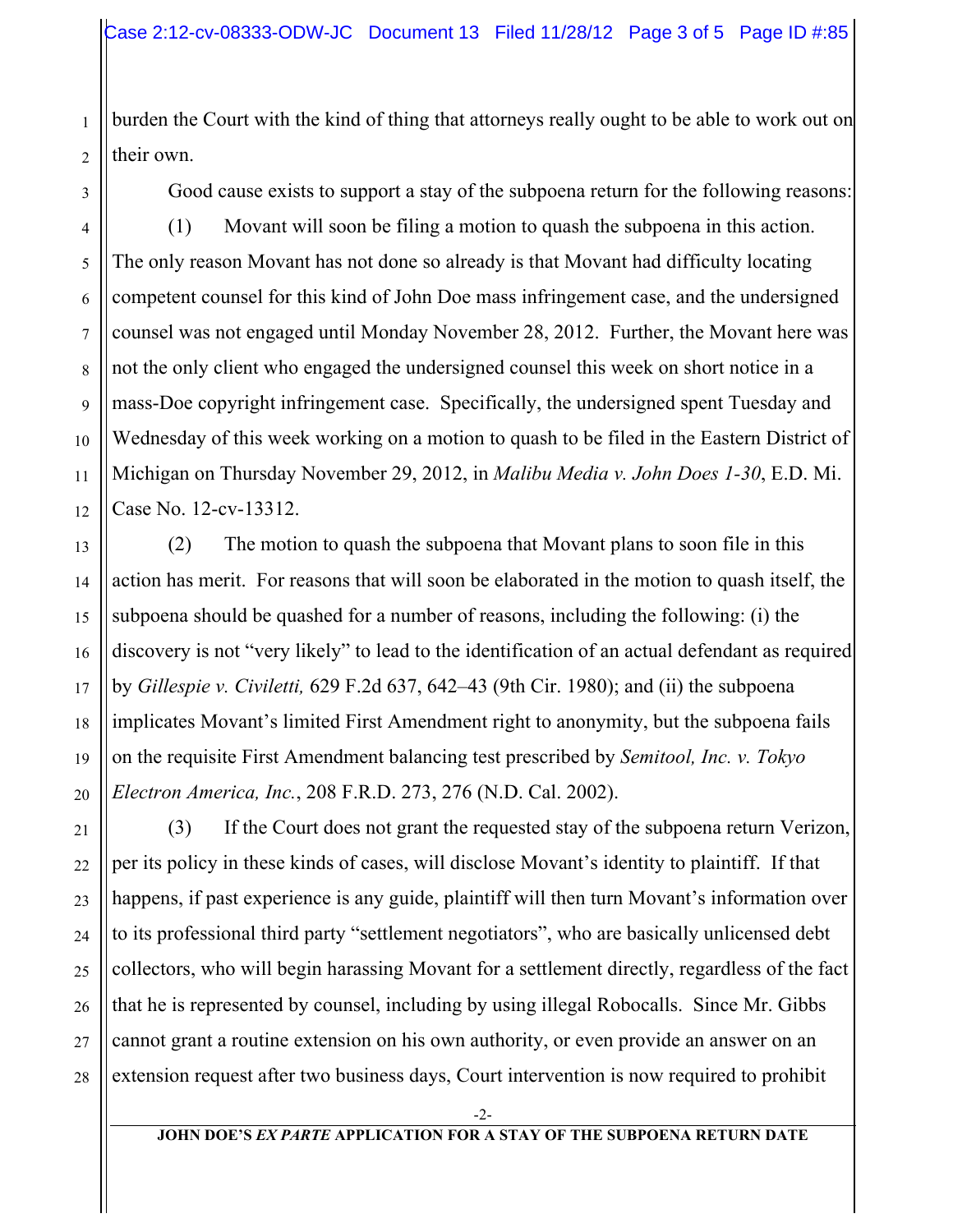the motion to quash Movant intends to file from becoming moot. Since Movant wishes to remain anonymous, at least until a few preliminary issues are resolved, the motion to quash will be a waste of time if plaintiff has already learned Movant's identity.

(4) Plaintiff is not prejudiced whatsoever by this extension. The only possible prejudice plaintiff could claim is that the stay of the subpoena return date eats into the Rule 4(m) 120-day deadline for service of process. However, given that this case was filed on September 27, 2012 (only 60 days ago) plaintiff still has ample time to effect service on an appropriate defendant, if it chooses to do so.

The undersigned's attempts to meet and confer emails with Mr. Gibbs on this issue and avoid having to bother the Court with an *ex parte* extension request on what should be a routine matter are attached as Exhibit A to the accompanying Declaration of Morgan E. Pietz. As of 8:00 p.m. Thursday when this application as finalized, Mr. Gibbs had not responded to the final email in the chain. Even if Mr. Gibbs had refused an extension on Monday, on his own authority, rather than leaving the undersigned hanging for two more business days, the undersigned would still have needed to request an extension, in light of the new issues raised in the Ingenuity 13, LLC cases, as well as the undersigned's workload.

This *ex parte* application consists of this application, the accompanying declaration of Morgan E. Pietz, and Exhibit A thereto, which are the meet and confer emails.

For the foregoing reasons, Movant respectfully requests that the return date on the subpoena authorized by this Court (ECF No. 9) and issued by plaintiff to Verizon, which seeks Movant's identity, be stayed for thirty (30) days, or until the Court has an opportunity to rule on the Motion to Quash that Movant will soon be filing.

27 28

1

2

3

4

5

6

7

8

9

10

11

12

13

14

15

16

17

18

19

20

21

22

23

24

25

26